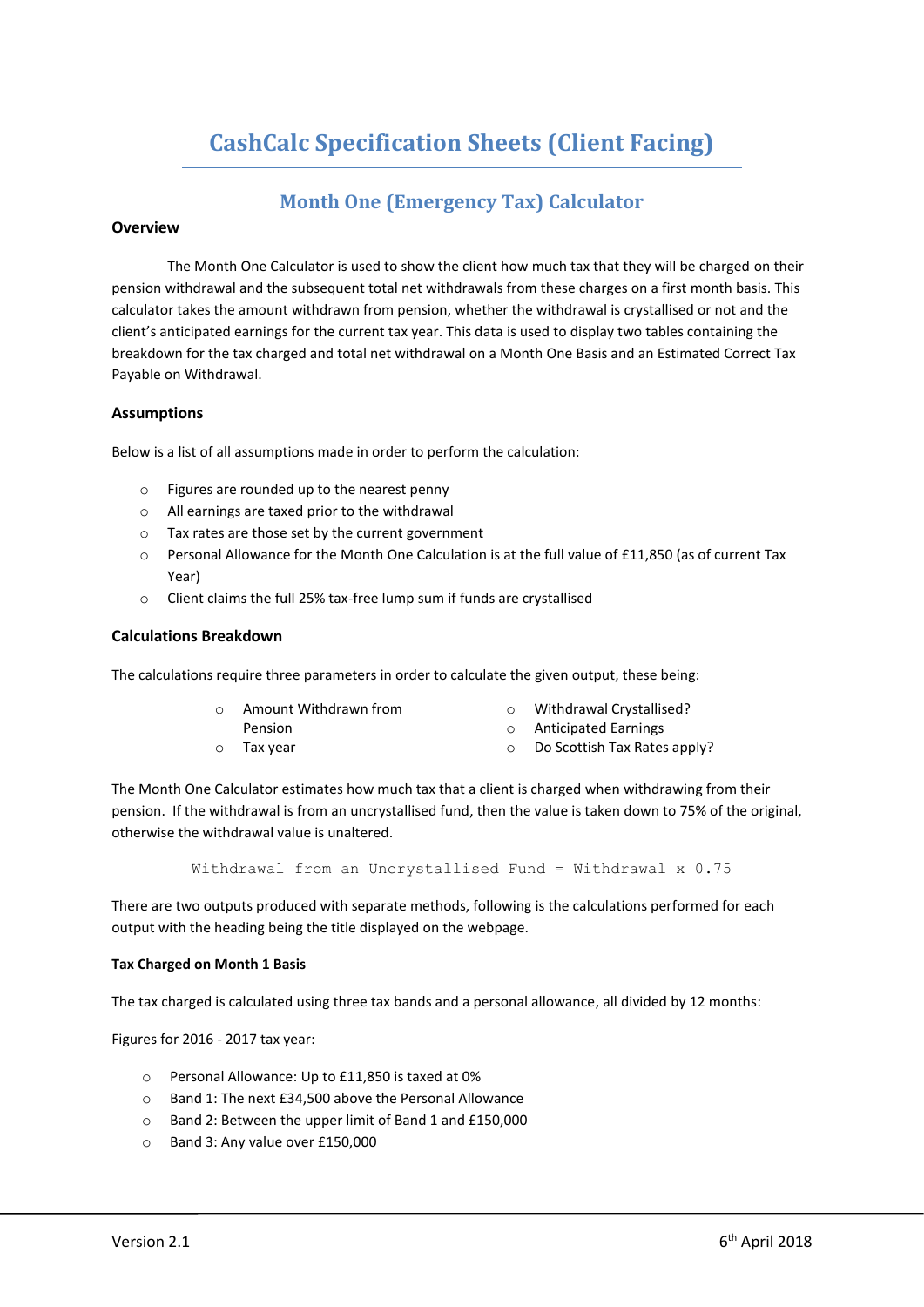Figures for 2017 - 2018 tax year:

- o Personal Allowance: Up to £11,850 is taxed at 0%
- o Band 1: The next £34,500 above the Personal Allowance
- o Band 2: Between the upper limit of Band 1 and £150,000
- o Band 3: Any value over £150,000

If Scottish bands apply:

- o Personal Allowance: Up to £11,850 is taxed at 0%
- o Starter Band: The next £2,000 above the Personal Allowance
- o Basic Band: Between the upper limit of the Starter Band and £12,150
- o Intermediate Band: Between the upper limit of the Basic Band and £31,580
- o Higher Band: Between the upper limit of the Intermediate Band and £150,000
- o Top Band: Any value over £150,000

The calculator then passes in the sum of the withdrawal and the anticipated earnings for the current tax year and subtracts the above band thresholds and then calculates the tax charge for each amount for one month.

The tax deducted using an emergency tax code does not indicate the tax that might be owed as the actual tax deducted from any payment will depend on the tax code specified by HMRC. It is assumed that the full personal allowance is available regardless of the size of the withdrawal or the earnings for the current tax year. This means that the anticipated earnings of that year do not cause tapering of the personal allowance and they do not affect any of the calculations for this section. The remaining withdrawal is then calculated by subtracting the personal allowance from the total withdrawal. To calculate how much is taxed at 20% and 40% (as set by the current government) are calculated by subtracting that band's threshold from the remaining withdrawal and divide that total by 12 to convert it into one month. Following is a run through of the calculations performed; values are subject to change as the calculation progresses:

# **Using British Tax Bands**

**Personal Allowance (PA):** *Note: The Personal Allowance cannot be less than 0*

Full Personal Allowance for the current year Amount Taxed at  $0 \frac{e}{12} = \frac{PA}{12} + PCLS$ Remaining Withdrawal = Withdrawal -  $PA$ 

#### **Band 1:**

```
Amount Taxed at 20% = \frac{\text{Lesser Of (Remaining Withdrawal, Band 1)}}{12}12
                      Tax Payable = Amount Taxed at 20\frac{8}{3} \times 0.2Remaining Withdrawal After Band 1 = Remaining Withdrawal – Band 1 Tax Rate
```
#### **Band 2:**

```
Amount Taxed at 40\% = \frac{\text{Lesser Of (Remaining Withdrawal After Band 1, Band 2)}}{12}Tax Payable = Amount Taxed at 40\% \times 0.4Remaining Withdrawal After Band 2 = Remaining Withdrawal After Band 1 – (Band 2 Tax 
                                  Rate – Band 1 Tax Rate)
```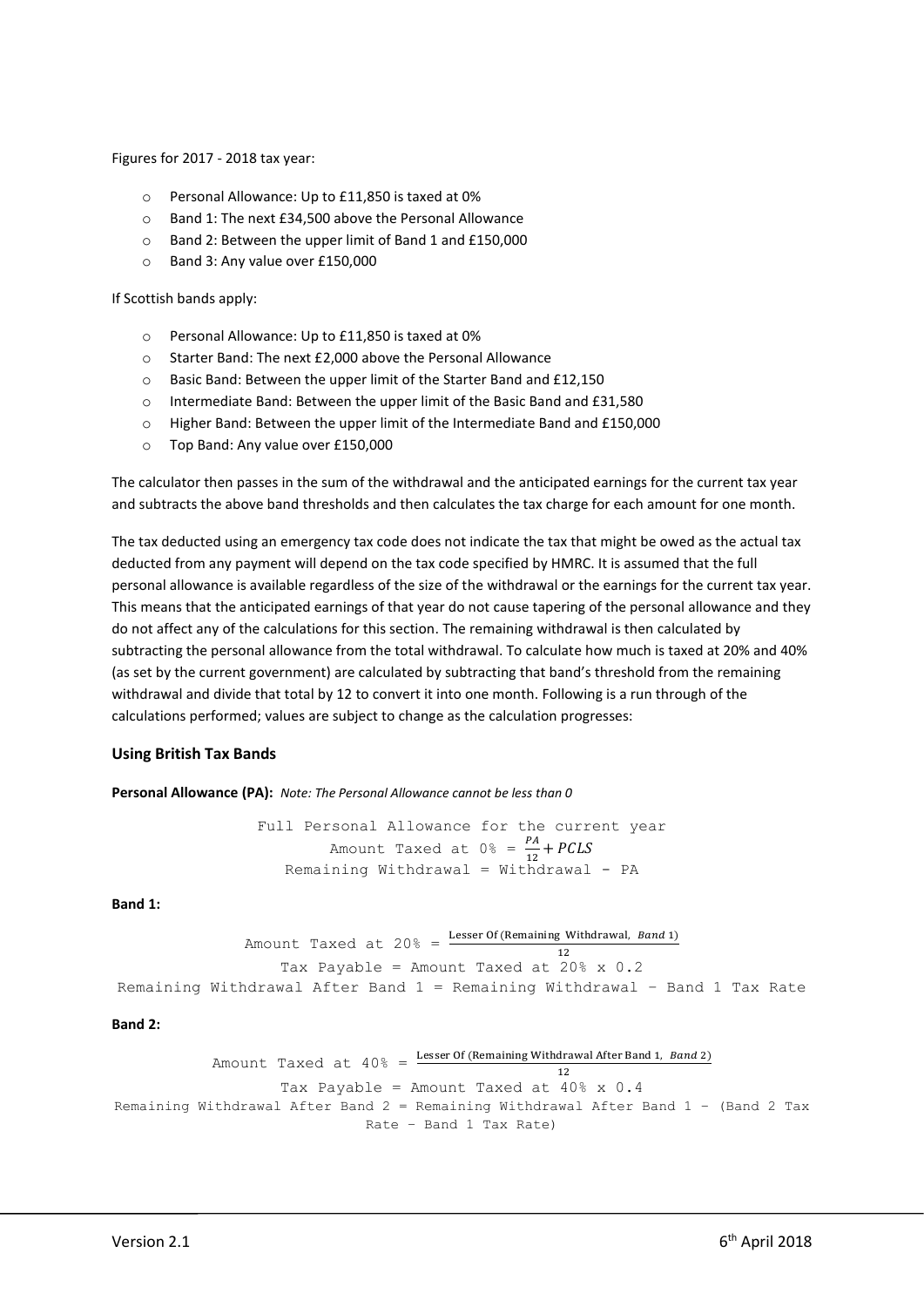**Band 3:**

Amount Taxed at 
$$
45\% = \frac{\text{Remaining Withdrawal After Band 2}}{12}
$$
  
Tax Payable = Amount Taxed at  $45\% \times 0.45$ 

These values are then displayed in a table noting the values of what was taxed and at which rate with totals for both the Amount Taxed and the Tax Payable.

#### **Using Scottish Tax Bands**

**Personal Allowance (PA):** *Note: The Personal Allowance cannot be less than 0*

Full Personal Allowance for the current year Amount Taxed at  $0 \frac{e}{12} = \frac{PA}{12} + PCLS$ Remaining Withdrawal = Withdrawal -  $PA$ 

**Starter Band:**

Amount Taxed at  $19\% =$  Lesser Of (Remaining Withdrawal, *Starter Band*) 12 Tax Payable = Amount Taxed at 19% x 0.19 Remaining Withdrawal After Starter Band = Remaining Withdrawal – Starter Band Tax Rate

#### **Basic Band:**

Amount Taxed at 20% =  $\frac{\text{Lesser Of (Remaining Withdrawal, Basic Band)}}{\sqrt{2}}$ 12 Tax Payable = Amount Taxed at 20% x 0.2 Remaining Withdrawal After Basic Band = Remaining Withdrawal – Basic Band Tax Rate

#### **Intermediate Band:**

Amount Taxed at  $21\% =$  Lesser Of (Remaining Withdrawal, Intermediate Band) 12 Tax Payable = Amount Taxed at  $21\% \times 0.21$ Remaining Withdrawal After Intermediate Band = Remaining Withdrawal – Intermediate Band Tax Rate

#### **Higher Band:**

Amount Taxed at  $41\% =$  Lesser Of (Remaining Withdrawal, *Higher Band*) 12 Tax Payable = Amount Taxed at 41% x 0.41 Remaining Withdrawal After Higher Band = Remaining Withdrawal – Higher Band Tax Rate

#### **Top Band:**

Amount Taxed at  $46\% = \frac{\text{Remaining Without After Higher Band}}{12}$ Tax Payable = Amount Taxed at  $46\% \times 0.46$ 

#### **Estimated Correct Tax Payable on Withdrawal**

Before the calculator proceeds, it checks to see how much (if any) of the client's Personal Allowance is remaining as the Personal Allowance is subject to reduction as the total value increases over £100,000. This is calculated using the formula:

> Remaining PA = £11,850 -  $\frac{((Without + Income) - £100,000)}{2}$ 2